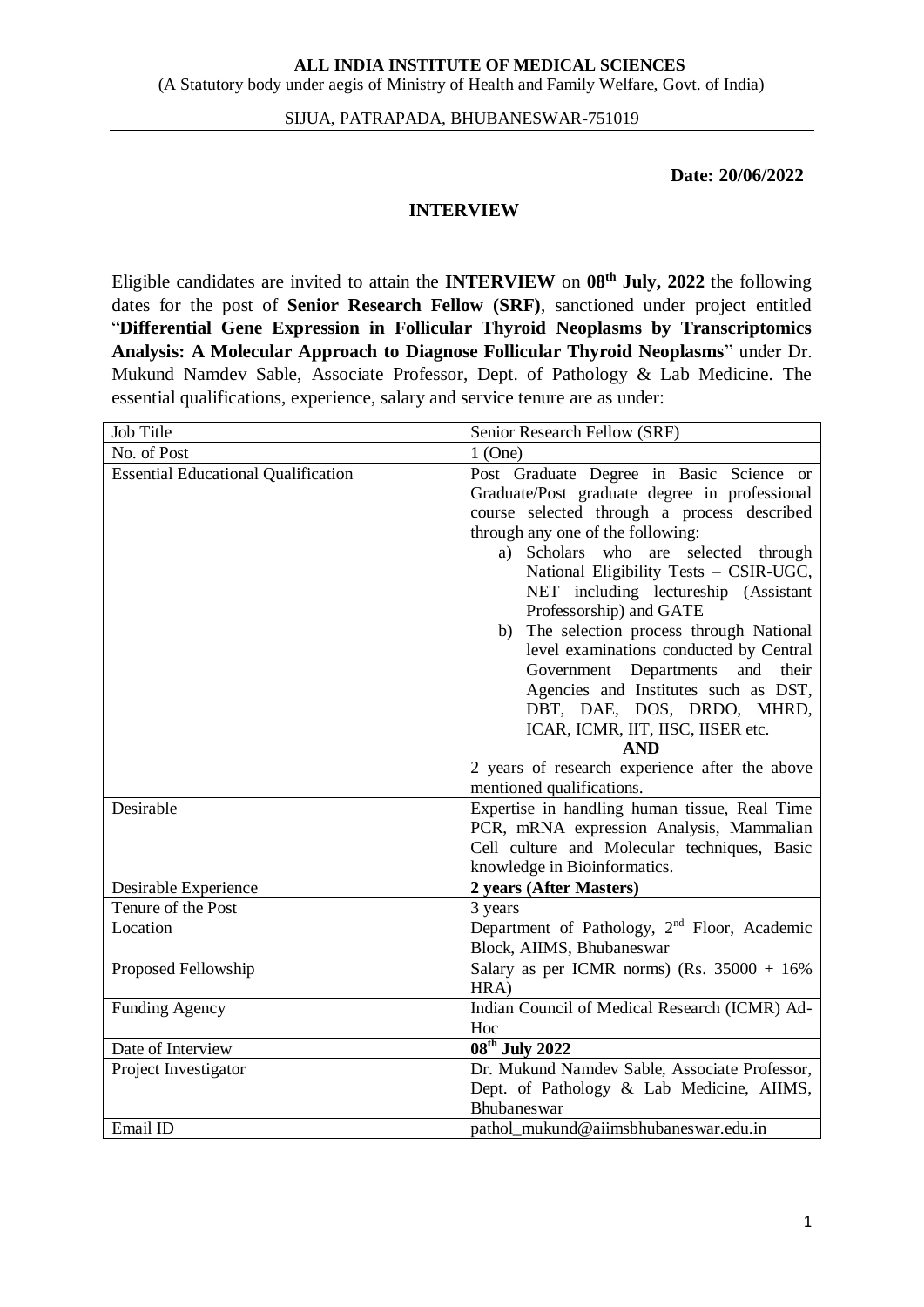#### SIJUA, PATRAPADA, BHUBANESWAR-751019

## **How to Apply?**

Interested candidates may attain the interview on **08th July, 2022** at 11:30 AM. Candidates should send duly filled application form (As per the prescribed Performa) and scanned selfattested photocopies of all the original certificates of educational qualifications, experience certificate along with a passport size photo (.jpg format) by Email to **[pathol\\_mukund@aiimsbhubaneswar.edu.in](mailto:pathol_mukund@aiimsbhubaneswar.edu.in)\_before 30<sup>th</sup> June 2022. Shortlisted candidates** will be notified by email before the date of interview.

### **Terms and Conditions**

- 1. These are tenure vacancies under funded project and are not employment on AIIMS Bhubaneswar pay roll. Employment will be automatically terminated upon completion of the project and there is no liability for permanent employment on AIIMS, Bhubaneswar or Principal Investigator. Also the candidates have no rights to claim permanent employment based on this job.
- 2. AIIMS, BBSR deserves the right to terminate the fellowship with a prior notice of 1 month if performance is not satisfactory.
- 3. **Age Concession:** Age relaxation is admissible in respect of SC/ST/OBC candidates, Retrenched Government Employees, Departmental candidates (including projects), and Ex-servicemen in accordance with the instructions issued by the Central Government from time to time. Age concession to the extent of service rendered in other research projects will also be admissible for experience and skilled persons.
- 4. Selected candidates with valid NET-JRF/ICMR-JRF/DBT-JRF/DST-INSPIRE will be considered for enrolment to PhD program subject to fulfillment of eligibility criteria.
- 5. All other terms and conditions will be regulated by the guidelines as issued by ICMR & AIIMS Bhubaneswar.

### **Contact Information**

Dr. Mukund Namdev Sable Principal Investigator Associate Professor Dept. of Pathology & Lab Medicine AIIMS, Bhubaneswar Email: pathol\_mukund@aiimsbhubaneswar.edu.in